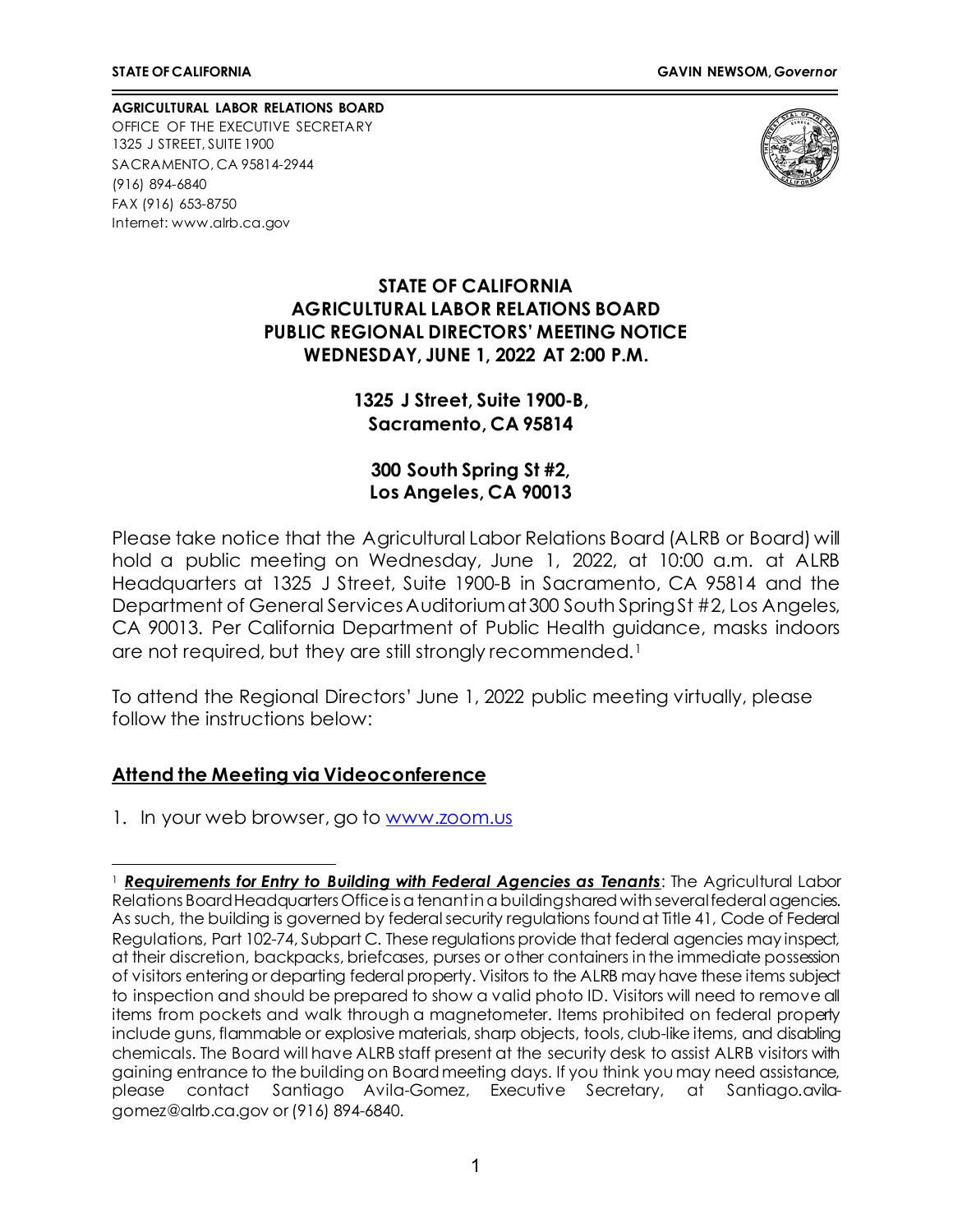- 2. Select **JOIN A MEETING**
- 3. Enter the meeting number: **813 4685 3702**
- 4. Type your name and then click **Join**
- 5. The videoconference system willbe activated at 1:55 p.m.

**Note**: English/Spanish translation will be available to participants who join the meeting via computer or smartphone by using the Zoom Client/Application

## **OR**

## **Attend the Meeting via Teleconference**

- 1. Dial **(215) 446-3656** or **(888) 363-4734** (U.S. Toll Free)**.**
- 2. When prompted, enter the access code: **672001** and follow directions.
- 3. Teleconference will be opened to the public at 1:55 p.m.
- 4. Translation is not available using teleconferencing.

# **PUBLIC COMMENT**

The ALRB affords an opportunity to members of the public to address the Board or Regional Directors on items of interest that are either on the meeting agenda, or within the jurisdiction of the Board or Regional Directors but are not on the noticed agenda, during the public meeting. The ALRB is not permitted to take action on items that are not on the noticed agenda, but may refer items to staff for future consideration. The ALRB reserves the right to limit the time for speakers.

## **Public Comment Queue:**

**In advance of the meeting:** members of the public who wish to comment on agenda items may submit a request to be added to the public comment queue by emailing Devaka Gunawardena at [Devaka.Gunawardena@alrb.ca.gov.](mailto:Devaka.Gunawardena@alrb.ca.gov) You may include your name, affiliation, and comment topic within the email.

**During the meeting:** to be added to the public comment queue, you may email your name, affiliation, and comment topic to Santiago. A vila-Gomez@alrb.ca.gov, or announce your desire to comment via the Zoom **Chat** or **Raise Hand** functions. If joining by telephone, an announcement will be made requesting callers to express their desire to comment.

## AGENDA

1. Call to Order Victoria Hassid, Chair